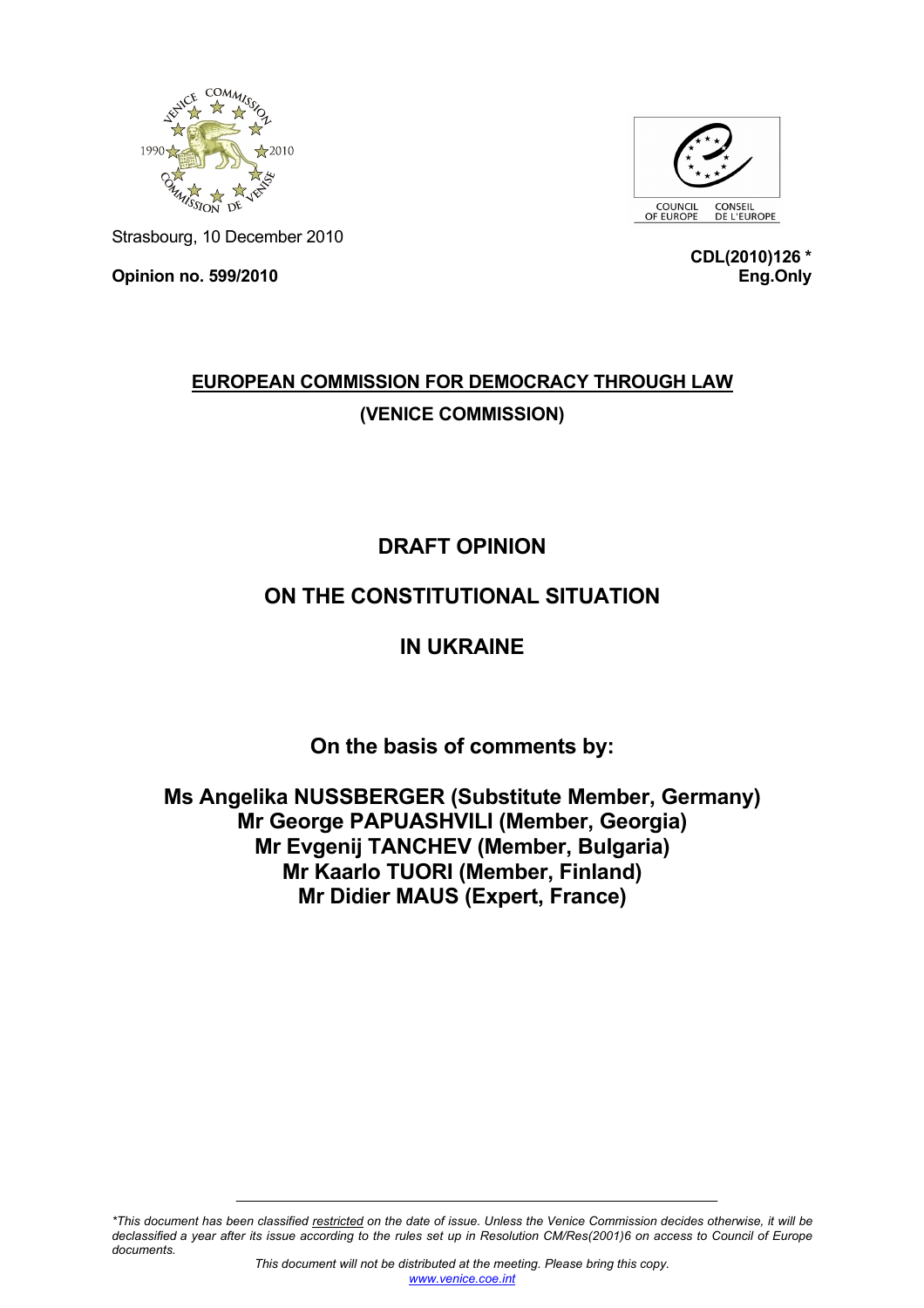### **I Introduction**

1. By letter dated 21 October 2010, Mr Dick Marty, Chair of the Monitoring Committee of the Parliamentary Assembly of the Council of Europe, asked the Venice Commission to give an opinion on the constitutional situation in Ukraine.

2. The Venice Commission invited Ms A. Nussberger, and Messrs D. Maus, G. Papuashvili, E. Tanchev and K. Tuori to act as rapporteurs.

3. On 29 and 30 November 2010, the Venice Commission delegation travelled to Ukraine to meet with the different authorities concerned, including the Constitutional Court, the Presidential Administration, the Minister for Foreign Affairs, the Minister for Justice, the Supreme Court as well as the representatives of the opposition. The present Opinion is based on the members' and experts' comments as well as on the information obtained during the study visit to Ukraine.

*4. The present Opinion was adopted by the Venice Commission at its … plenary session (Venice, …).* 

### **II. Scope of this Opinion**

5. The present request has to be seen against the background of the recent constitutional developments in Ukraine. On 30 September 2010, the Constitutional Court of Ukraine adopted a decision whereby it declared the Law on the amendment to the Constitution, adopted on 8 December 2004, unconstitutional and required that laws subsequently adopted be brought in line with the previous Constitution of 1996.

6. The Venice Commission was asked to give its Opinion on:

• the constitutional situation in Ukraine, following the Constitutional Court's Judgment of 30 September 2010;

the measures to be taken to bring the new constitutional framework in line with European standards and norms.

7. The aim of the present assessment therefore, is not to assess the Constitutional Court's Decision, but to examine its consequences and point towards the future, in particular towards a more balanced and coherent constitutional reform.

#### **III. Constitutional developments in Ukraine since 1996**

8. The recent constitutional history of Ukraine is marked by the political confrontation and competition between various groups within society. Back in 1996, despite its shortcomings from a legal point of view, the adoption of the State Constitution was seen as an important step in the establishment of the country's basic institutional setup and the character of the new state.

9. The 1996 Constitution has established a presidential-parliamentary type of institutional regime. It provides for a strict separation of powers between the President and Parliament; both are elected for a fixed four -year term and neither controls the tenure in office of the other. The Cabinet of Ministers is subordinate to the President and is accountable to Parliament.

10. In its 1997 Opinion on this text, the Commission said that "*While the text establishes a strong executive under the leadership of a powerful President, checks and balances are present which should prevent recourse to authoritarian solutions. The principles of the Rule of Law are well reflected in the text of the Constitution. The setting up of democratic local government as well as the important role assigned to the Constitutional Court should contribute to the establishment of a democratic culture in Ukraine".* It also pointed out however, that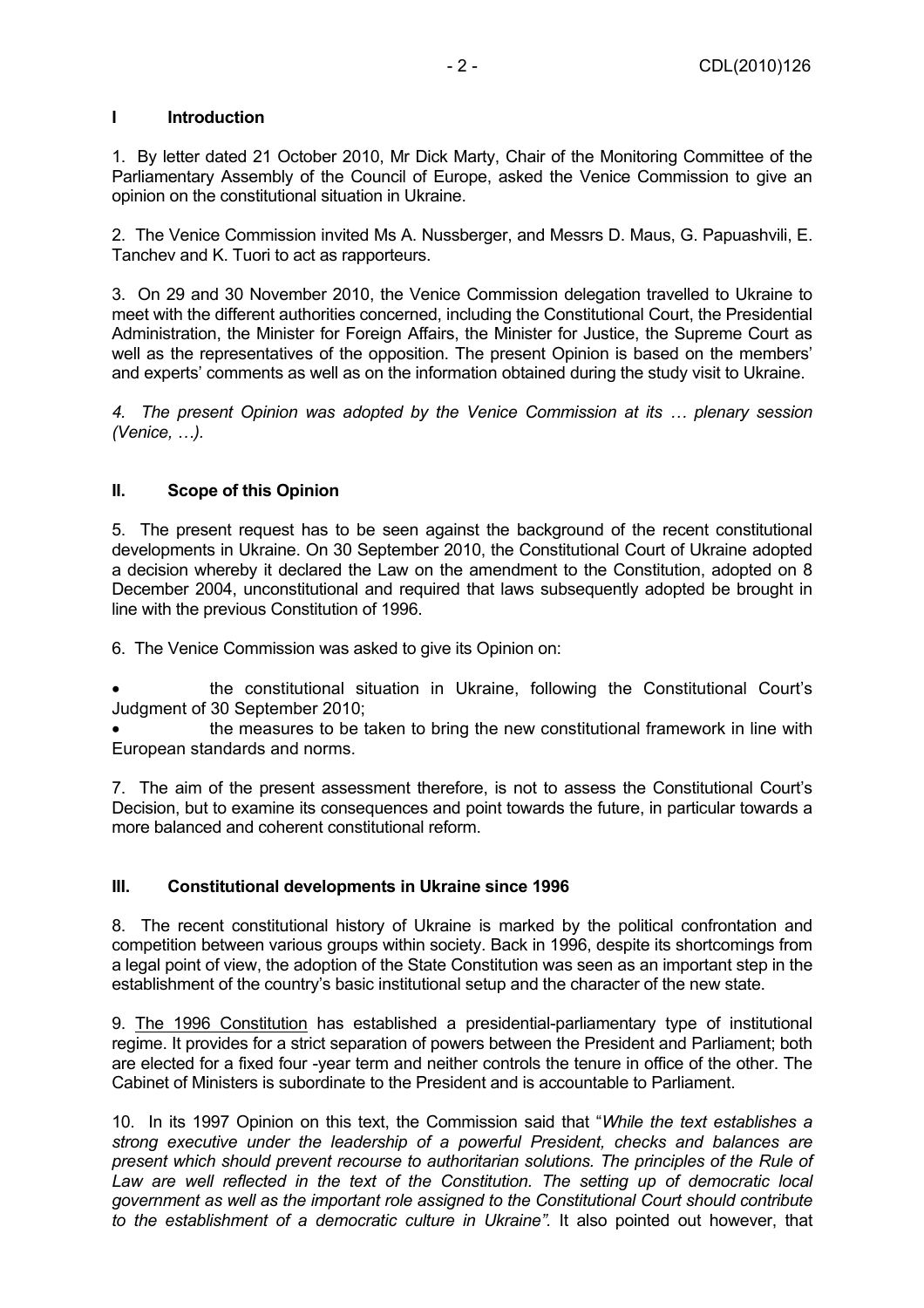"*several provisions of the Constitution remain unsatisfactory from a legal point of view. These inadequacies have political reasons and can be explained by the fact that it was necessary to reach a political compromise to have the Constitution adopted"1 .* 

11. The Commission thus called on Ukraine to "*take into account the opinion of the Commission as well as the relevant Council of Europe standards"* when implementing these provisions of the Constitution. It stressed that "*The Constitution will have to pass the test of practice and the difficult economic situation of Ukraine may delay the full implementation of the new principles and endanger the realisation of the positive achievements of the text. Particular attention will have to be paid to the adoption of legislation ensuring that the Transitional Provisions of the Constitution do not lead to the maintenance of elements of the old system during a considerable period of time (Conclusions)."* 

12. In practice however, the 1996 Constitution resulted in a concentration of powers in the hands of the President and in a constant legislative-executive confrontation.

13. As from 2003, the Venice Commission has been in favour of a comprehensive constitutional reform that strengthens the powers of Parliament, while warning against establishing a system that is not coherent. In its Opinion on the three draft laws that propose Amendments to the Constitution of Ukraine, the Commission welcomed and strongly supported "*efforts aimed at strengthening the position of Parliament with respect to the President*", and underlined that "…*any reformed system of government chosen should be as clear as possible, and the provisions should not create room for unnecessary complications and political conflicts"*   $($ § 93 )<sup>2</sup>.

14. The Commission, as well as the PACE, were concerned notably about a constant power struggle between the different State organs with which the country was confronted ever since the highly controversial All-Ukrainian referendum in 2000. The Law on the Cabinet, drafted to clarify the status, powers and responsibilities of the Cabinet *vis-à-vis* the President and Parliament, became a symbol of executive-legislative deadlock on constitutional issues<sup>3</sup>.

15. The 1996 Constitution was amended in December 2004 by the Law on amendments to the Constitution No. 2222. The constitutional changes provided a strong impetus for transforming the Ukrainian political system from a presidential-parliamentary system to a more parliamentary one. In its Opinion on the amendments to the Constitution of Ukraine, adopted on 8 December 2004, the Commission praised the positive changes brought about by the amendments, in particular those "*increasing the parliamentary features of the political system*". The previous very strong powers of the President were weakened in a somewhat unfortunate manner<sup>4</sup>. According to the Commission's Opinion on the 2004 Constitution "*a number of provisions, such as the rights of legislative initiative conferred on both the Cabinet and the President, or the President's role in foreign and defence policy might lead to unnecessary political conflicts and thus undermine the necessary strengthening of the rule of law in the country. In general, the constitutional amendments, as adopted, do not yet fully allow the aim of the constitutional reform of establishing a balanced and functional system of government to be attained"5 .* 

16. The Commission thus considered that, *"in order to bring the Law on amendments into compliance with the principles of pluralist democracy and the rule of law, the Law should be further discussed and some improvements made."* 

17. It also pointed out that the constitutional amendments were adopted too rapidly and with some procedural violations, an opinion largely shared by many political actors in the country. It thus stressed in its Opinion that "*taking the time necessary for finding a real consensus among* 

  $1$  Opinion on the Constitution of Ukraine, as adopted in June 1996, CDL-INF(1997)002.

 $^2$  Opinion on three draft laws proposing Amendments to the Constitution of Ukraine CDL-AD(2003)019.<br><sup>3</sup> Precident Kurbma vetacd the Law sight times and it is salv in 2007 that the Law was finally adopted.

<sup>&</sup>lt;sup>3</sup> President Kuchma vetoed the Law eight times and it is only in 2007 that the Law was finally adopted.

<sup>&</sup>lt;sup>4</sup> *Cf.* the assessment by the Venice Commission in its Opinion on the amendments to the Constitution of Ukraine adopted on 8 December 2004, CDL-AD(2005)015. <sup>5</sup> *Ibid*.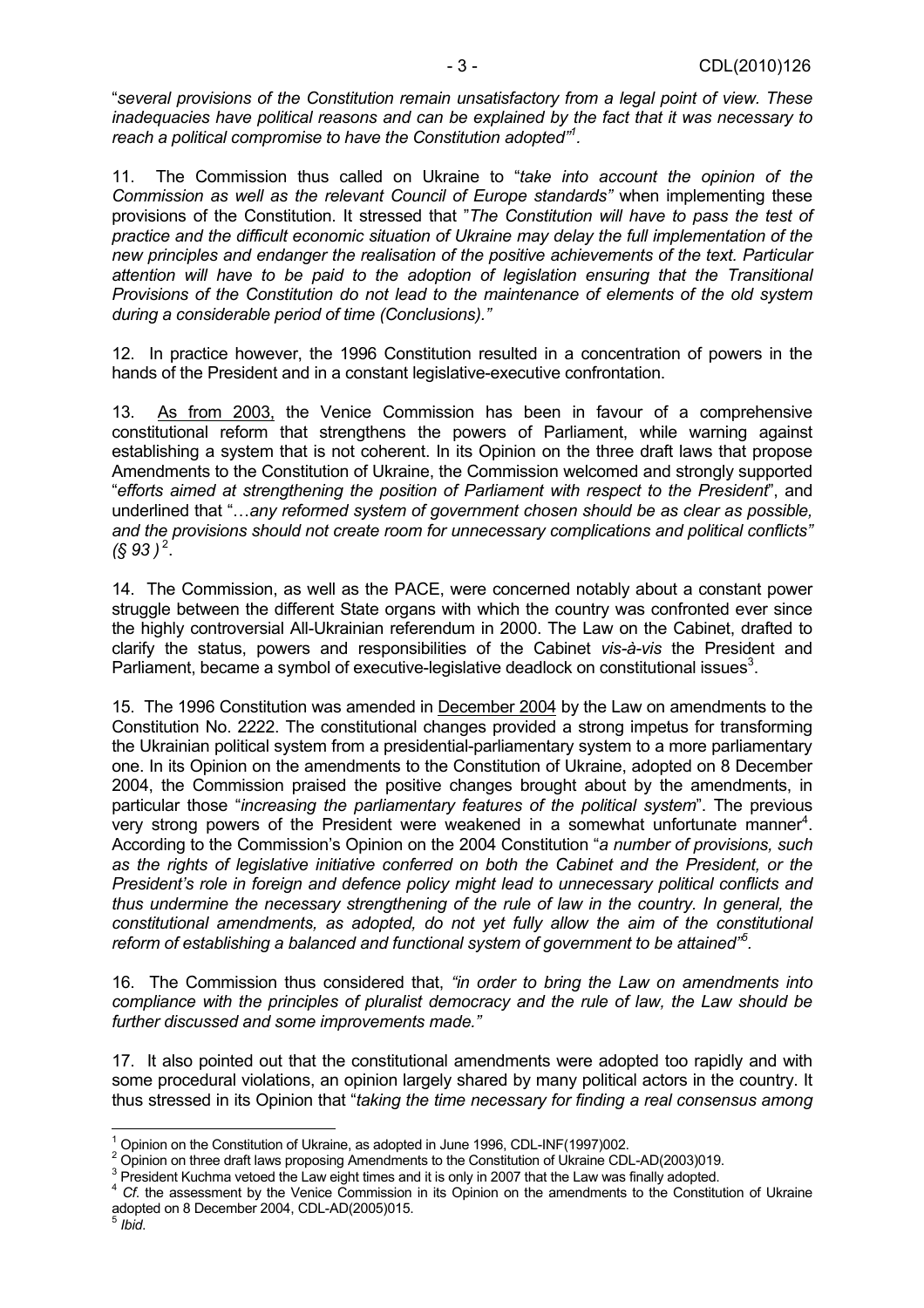*all political forces and the civil society on a well-balanced and coherent constitutional reform would secure the legitimacy of the new Constitution and the political system in Ukraine6 ".* 

18. The issue of further constitutional reform remains high on the political agenda ever since.

19. In late 2007, 102 deputies applied to the Constitutional Court of Ukraine requesting it to declare the Law on Amendments to the Constitution of Ukraine n° 2222 unconstitutional. The authors claimed that the Law had violated the procedure for its review and adoption as it was adopted in December 2004 without receiving the obligatory opinion of the Constitutional Court of Ukraine regarding its conformity with articles 157 and 158 of the Constitution (as required by Article 159 of the Constitution). In its ruling of 5 February 2008<sup>7</sup>, the Constitutional Court of Ukraine stated that when the Law No 222 took effect on January 1, 2006, its provisions and clauses became an integral part of the Constitution, and the Law itself lost its legal force<sup>8</sup>. The Court therefore rejected the application<sup>9</sup>, based on its non-conformity with the constitutional petition requirements, given in Article 39 of the Law on the Constitutional Court<sup>10</sup>.

20. The efforts to revise the 2004 version of the Constitution continued, and several new draft amendments to the Constitution were prepared by various political forces in the country. The Venice Commission was again involved in this process. In 2008, it adopted an Opinion on the so-called "Shapoval draft Constitution"<sup>11</sup> and a year later, it gave its legal assessment of the draft constitution presented by the then President Yuschenko<sup>12</sup>. In this Opinion, the Commission welcomed the improvements contained in the presidential draft with respect to the 2004 Constitution, but considered that it does not seem to attain its main aim of putting an end to the constant institutional conflicts between the main state organs. This was due mainly to the fact that this draft also maintained a semi-presidential system with a double executive and areas of potential conflict between the President and the Cabinet of Ministers remained.

21. Due to a lack of consensus, in October 2009, the *Verkhovna Rada* of Ukraine (Parliament) removed all proposals for changes to the Constitution from its agenda.

22. In February 2010, Mr Yanukovich won the presidential elections in the country. However, the formation of the new Government faced some difficulties due to the fact that the majority coalition (consisting of President Yanukovych's Party of Regions, Mr Lytvyn's eponymous bloc and the Communist Party) fell seven votes short of a required majority of 226 members. In early March, the Ukrainian *Verkhovna Rada* amended the Law on the Rules of Procedure of Parliament with respect to the provisions for the formation of a ruling coalition. The new provisions now stipulate that a parliamentary majority is established on the basis of the number of individual MPs that support such a coalition. These changes to the Rules of Procedure allowed a new governing coalition to be established.

23. This legislative amendment however, seemed to contradict Article 83 of the Constitution according to which the governing coalition in Verkhovna Rada must be formed by "a coalition of parliamentary factions" and not individual deputies<sup>13</sup>. According to the Constitutional Court's decision on the constitutionality of Article 13 of the Law on Status of the People's Deputies of Ukraine, given in June 2008, leaving - or even not joining - a faction of the political party, on a

<sup>&</sup>lt;sup>6</sup> Ibid.

<sup>7</sup> Decision of the Constitutional Court, case No. 6-u/2008, of 5 February 2008.

 $8$  See point 3 of the Decision's motivational part.

 $^9$  See . $\dot{\phantom{1}}$ 

 $10^{10}$  Article 39§2.3 requires the subject of the constitutional petition to provide a "full title, number, date of adoption, source of publication (provided that it was published) of the legal act which constitutionality (separate provisions thereof) is disputed or which needs to be officially interpreted".<br><sup>11</sup> See CDL-AD(2008)015.

<sup>12</sup> CDL-AD(2009)024.<br><sup>12</sup> CDL-AD(2009)024.<br><sup>13</sup> This provision was introduced in the Constitution through the 2004 amendments in the aim of increasing the level of political responsibility of both the Cabinet of Ministers and of parliament. The Rada, having formed the Cabinet, was supposed to work more closely with it.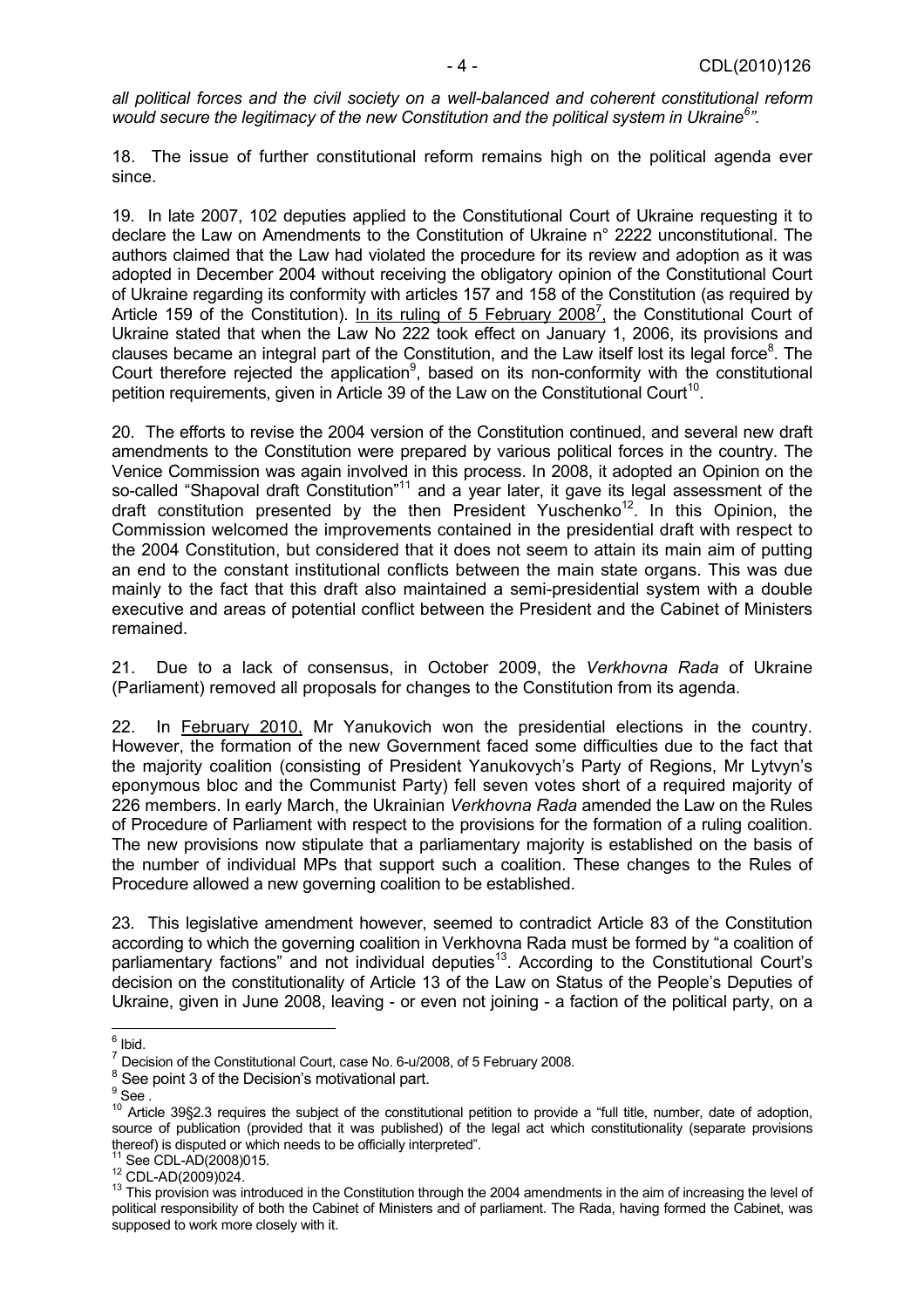list of which an MP was elected, is contrary to the Constitution.<sup>14</sup> In the words of the Court, "staying of a Deputy in a parliamentary faction of the political party (or the electoral block of parties) on a list of which he or she was elected, is his or her *constitutional duty and not the right*" 15 (emphasis added).

24. However, on 6 April 2010 – deciding upon an appeal from a number of opposition deputies asking for the official interpretation of Article 83 of the Constitution<sup>16</sup> and the review of the constitutionality of Article 59 of the Law on the Rules of Procedure of Parliament - the Constitutional Court of Ukraine seems to have given a different interpretation on this matter, which goes into the direction of allowing individual deputies in the Verkhovna Rada to take part in the formation of a parliamentary coalition.<sup>17</sup>.

25. Thereafter, in July 2010, 252 deputies of Ukraine applied to the Constitutional Court with a request to recognise as non-conforming to the Constitution the Law on Introducing Amendments to the Constitution No 2222 (hereinafter, the "Law No.2222"). Again, the ground for this Law to be recognised as unconstitutional was the fact that it had violated the constitutional procedure for its adoption (i.e. Article 159 of the Constitution).

26. As mentioned above, on 30 September 2010, the Constitutional Court of Ukraine (hereinafter, the "30 September Judgment") issued a Decision declaring Law No. 2222 unconstitutional "in connection with a violation of the constitutional procedure of its consideration and adoption"18. The main argument is that the *Verkhovna Rada* has overstepped its competences fixed in Article 159 of the Constitution, as it cannot amend the Constitution without a Constitutional Court opinion. In fact, according to Article 159 of the Constitution, a draft law on introducing amendments to the Constitution can only be considered by the *Verkhovna Rada* "upon the availability of an opinion of the Constitutional Court of Ukraine on the conformity of the draft law with the requirements of Articles 157 and 158 of this Constitution". In this context, the Constitutional Court may analyse three questions: are human and citizens' rights abolished or restricted? Is the revision of the Constitution oriented toward the liquidation of the independence or violation of the territorial indivisibility of Ukraine? Have the amendments already been introduced?

27. The  $30<sup>th</sup>$  September Judgment of the Constitutional Court is based exclusively on the analysis of the differences between Law No. 2222 and Law No. 4180, as only the latter, but not the former had obtained the opinion by the Constitutional Court. The Court does not examine whether the amendments could have been declared at the time as not being conform to the requirements of Articles 157 and 158 of this Constitution.

28. Based on the Constitutional Court reasoning in the 30 September Judgment, it seems that it is the 1996 version of the Constitution that is in force in Ukraine since 1 October 2010.

#### **IV Assessment of the present constitutional situation**

#### **1) Constitutional Court - 30 September Judgment**

29. It is not the task of the Venice Commission to review decisions by national constitutional courts, which are the institutions with the authority to provide a final interpretation of the Constitution. The Commission therefore refrains from taking a position on the justification of this Decision of the Court. Nevertheless, some general remarks seem appropriate.

30. There is no generally accepted standard in comparative constitutional law regarding the participation of constitutional courts in the constitutional amendment process. In its recent Report on Constitutional Amendment, the Venice Commission noted that while some European

 <sup>14</sup> See Judgment of the CCU, Case No. 12-rp/2008, of 25 June 2008, point 5.1 of the motivational part.<br><sup>15</sup> *Ibidem*, point 5.3. <sup>16</sup> Related to formation of governing coalition.

<sup>&</sup>lt;sup>16</sup> Related to formation of governing coalition.<br><sup>17</sup> See Judgment of the CC of Ukraine, Case No. 11-rp/2010, of 6 April 2010, point 1 of the resolutional part.<br><sup>18</sup> See Judgment of the Constitutional Court of Ukraine, C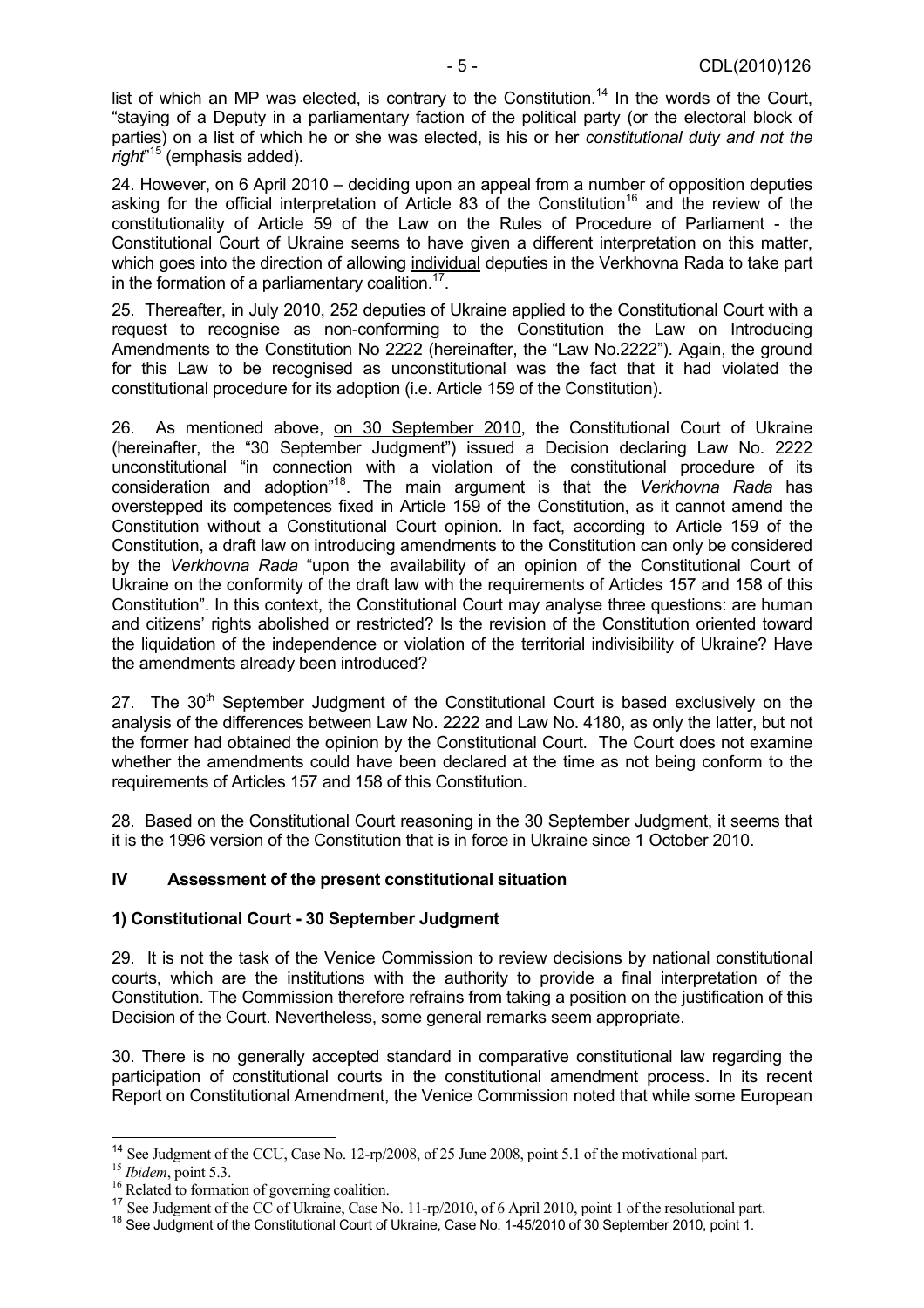countries explicitly provide for such a possibility19, the *posterior* judicial review of adopted constitutional amendments is a relatively rare procedural mechanism. In some countries, judicial review of constitutional amendments is in theory possible, but has never been applied in practice<sup>20</sup>. In others, it has been rejected on the basis that the courts cannot place themselves above the constitutional legislator. A system which has firmly rejected judicial review of constitutional amendments is the French system, under which this is not considered within the competence of the *Conseil Constitutionnel* (or any other court), because the constitutional legislator is sovereign, therefore constitutional amendments cannot be subject to review by other bodies (themselves created by the Constitution) $2^1$ .

31. While the Ukrainian Constitution (in its two versions, from 1996 and 2004) explicitly provides for a mandatory *preliminary* review of a draft law on constitutional amendments (see above, paragraph 24), it remains unclear as to the possibility of the Constitutional Court of Ukraine (hereinafter, the "CCU") to review the constitutional amendments once they have entered into force.

32. Such a review was made possible by a decision of the CCU adopted in June 2008, whereby the Court declared Section 4.3.1 of the Law on the Constitutional Court - which excluded the adopted constitutional amendments from its jurisdiction - as unconstitutional<sup>22</sup>.

33. In this regard, the Venice Commission observed a certain inconsistency in the case-law of the CCU: as mentioned above, in its Decision adopted just four months earlier (in February 2008), the CCU considered that once they have entered into force, the constitutional amendments become an *integral part of the Constitution* and the Law on which they are based ceased to exist (see above, paragraph 19 of the present opinion).

34. The Commission also noted, with some surprise, that the 30 September Judgment does not refer to the Decision of February 2008 and does not explain the difference between the petition of 2007, and the petition of July 2010.

35. It also considers highly unusual that far-reaching constitutional amendments, including the change of the political system of the country - from a parliamentary system to a parliamentarypresidential one - are declared unconstitutional by a decision of the Constitutional Court<sup>23</sup> after a period of 6 years. The Commission notes however, that neither the Constitution of Ukraine nor the Law on the Constitutional Court provide for a time-limit for contesting the constitutionality of a law before the CCU.

36. As Constitutional Courts are bound by the Constitution and do not stand above it, such decisions raise important questions of democratic legitimacy. It is clear that a change of the political system of a country based on a ruling of a constitutional court does not enjoy the legitimacy which only the regular constitutional procedure for constitutional amendment, and preceding open and inclusive public debate can bring. As it stressed in its 2005 Opinion on the amendments to the Constitution of Ukraine, "*taking the time necessary for finding a real consensus among all political forces and the civil society on a well-balanced and coherent constitutional reform would secure legitimacy of the new Constitution and the political system in Ukraine*" 24.

<sup>&</sup>lt;sup>19</sup> See for example, Germany, Bulgaria, Romania or Turkey (cf. CDL-AD(2010)001, paragraph 230).

<sup>20</sup> For example, Norway.<br><sup>20</sup> Cf. the French Constitutional Council No 92 – 312 of 2 September 1992, § 34: "Considérant que, dans les limites *précédemment indiquées, le pouvoir constituant est souverain ; qu'il lui est loisible d'abroger, de modifier ou de*  compléter des dispositions de valeur constitutionnelle dans la forme qu'il estime appropriée"<br>
<sup>22</sup> Cf. Judgment of the Constitutional Court No. 13-rp/2008, of 26 June 2008.<br>
<sup>23</sup> There are only very rare examples of simi

Kyrgyzstan declaring the existing and the former version of the Constitution unconstitutional (see the Venice Commission Opinion on Kyrgyzstan (CDL-AD(2007)045). Another example is the Decision of the Supreme Court of Colombia in 1983, which declared unconstitutional the Legislative Act on the reform of the Constitution in its entirety, on procedural grounds (see Decision of the Supreme Court of Colombia, Act No. 51 of 3 November 1981 *on Inexequibilidad de la reforma constitucional. Acto Legislativo Numero 1 de 1979*).<br><sup>24</sup> Cf. CDL-AD(2005)015, para. 53.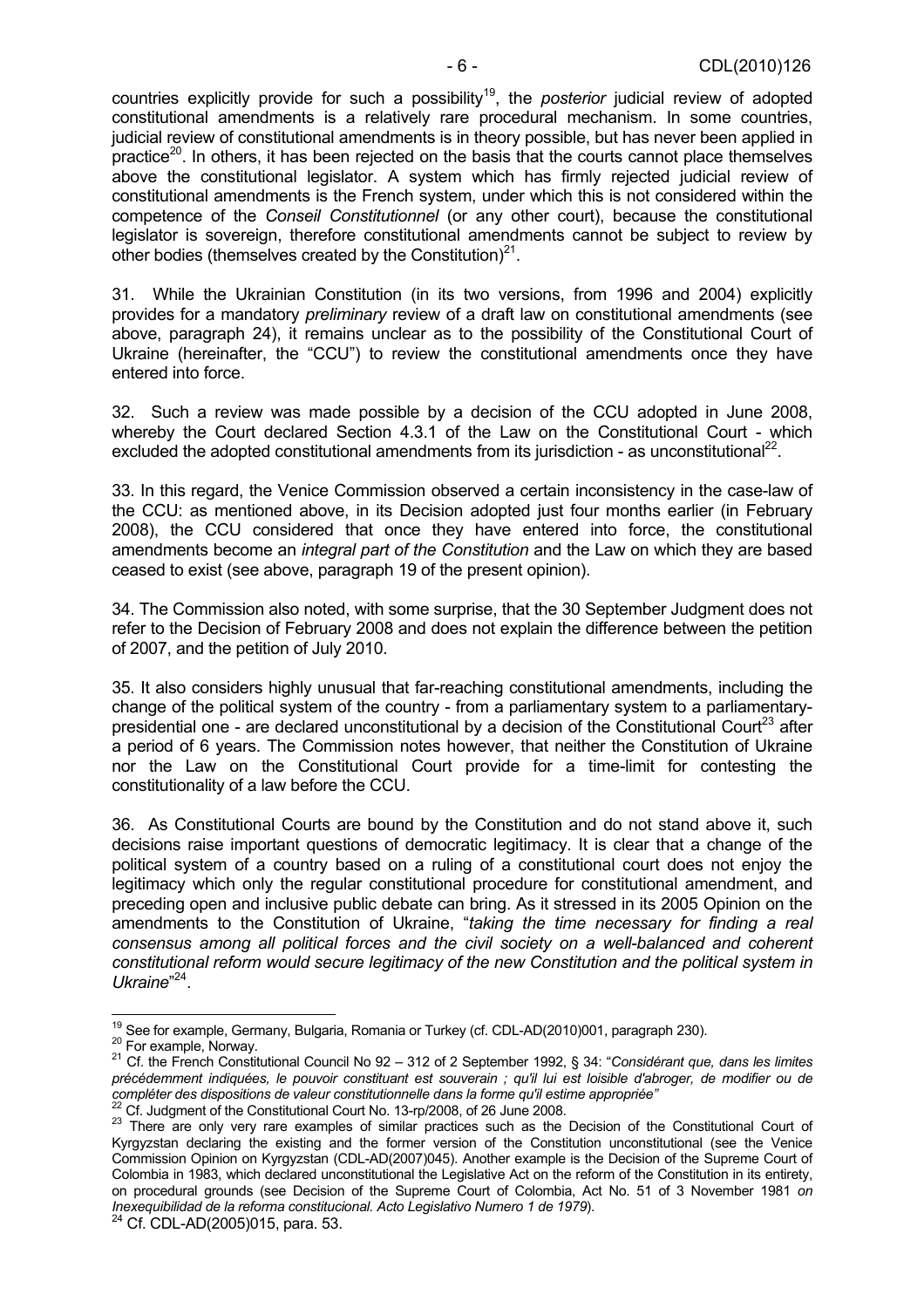37. In the Venice Commission's opinion, the jurisprudence of a Constitutional Court has to be consistent and based on convincing arguments in order to be accepted by the people. Changes in the case-law have to be well-founded and explained in order not to undermine legal certainty. The principle of legal certainty also requires that when declaring a constitutional amendment unconstitutional the time elapsed since its adoption is taken into account. Moreover, when a court's decision is based on formal or procedural grounds only, the substantive effect of such a decision should also be taken into account. In other words, the final decision should be based on a proportionality test where the requirement of constitutionality should be balanced against the negative consequences of the annulment of the constitutional amendment in question.

38. Finally, it is also important for such a decision to include unambiguous transitory provisions and set a precise time-limit for bringing lower-order norms into harmony with the Constitution in force.

#### **2) Legal consequences of the Constitutional Court's Judgment**

39. The main consequence of the 30 September Judgment of the Constitutional Court is the reinstatement of the pre-existing legal contents of the 1996 Constitution.

40. In some countries, the principle of automatic restoration of the pre-existing legal norms has been explicitly entrenched in their constitutions<sup>25</sup>. In some others, with constitutional review systems that are similar to the Ukrainian system, such as Bulgaria for example, the automatic restoration effect was proclaimed through the Constitutional Court's case-law<sup>26</sup>. In both cases however, it refers only to the lower-level norms.

41. Although the Ukrainian Constitution does not contain any specific provision on this issue, the 30 September Judgment gave an answer to this question in its motivational part, where it stated that "…the recognition of Law No. 2222 as unconstitutional in connection with a violation of the procedure of its consideration and approval means the renewal of the previous wording of the norms of the Constitution of Ukraine, which were amended and excluded by Law No. 2222 (p. 12)".

42. A number of ambiguities concerning implication of the 30<sup>th</sup> September Judgment remain. Two main issues are addressed in the present Opinion: the length of the parliamentary term and bringing national legislation into conformity with the 1996 Constitution.

#### *a) Length of the parliamentary term*

43. Both the President and Parliament had been elected on the basis of the Constitution of 2004: the Parliament in September 2007 for a term of five years, and the President in January 2010 for a term of five years. According to the 1996 Constitution, which, according to the CCU's Judgment is now in force, the parliamentary term is four years, which would mean that the next parliamentary elections should be held in the Spring of 2011, i.e. the last Sunday in March of the fourth year of the mandate of the deputies (Article 77 of the Constitution).

44. This situation was at the origin of two recent constitutional petitions:

45. In early October, the parliamentary majority submitted a project to amend the Constitution, extending the length of the term of Parliament and local government bodies by one additional year (from four to five years). This action of Parliament might be interpreted as implicitly

 $25$  For example, the 1920 Austrian Constitution and the 1976 Portuguese Constitution.

<sup>&</sup>lt;sup>26</sup> It may be interesting to mention that this rule was challenged on the ground that automatically resurrected norms have later on been amended by norms proclaimed unconstitutional by the Constitutional Court, the fact that not only leads to ambiguity and legal uncertainty, but also contradicts Article 22.4 of the Law on the Constitutional Court of Bulgaria. According to this provision, the effect of unconstitutional norms has to be dealt on a case by case basis by Parliament itself.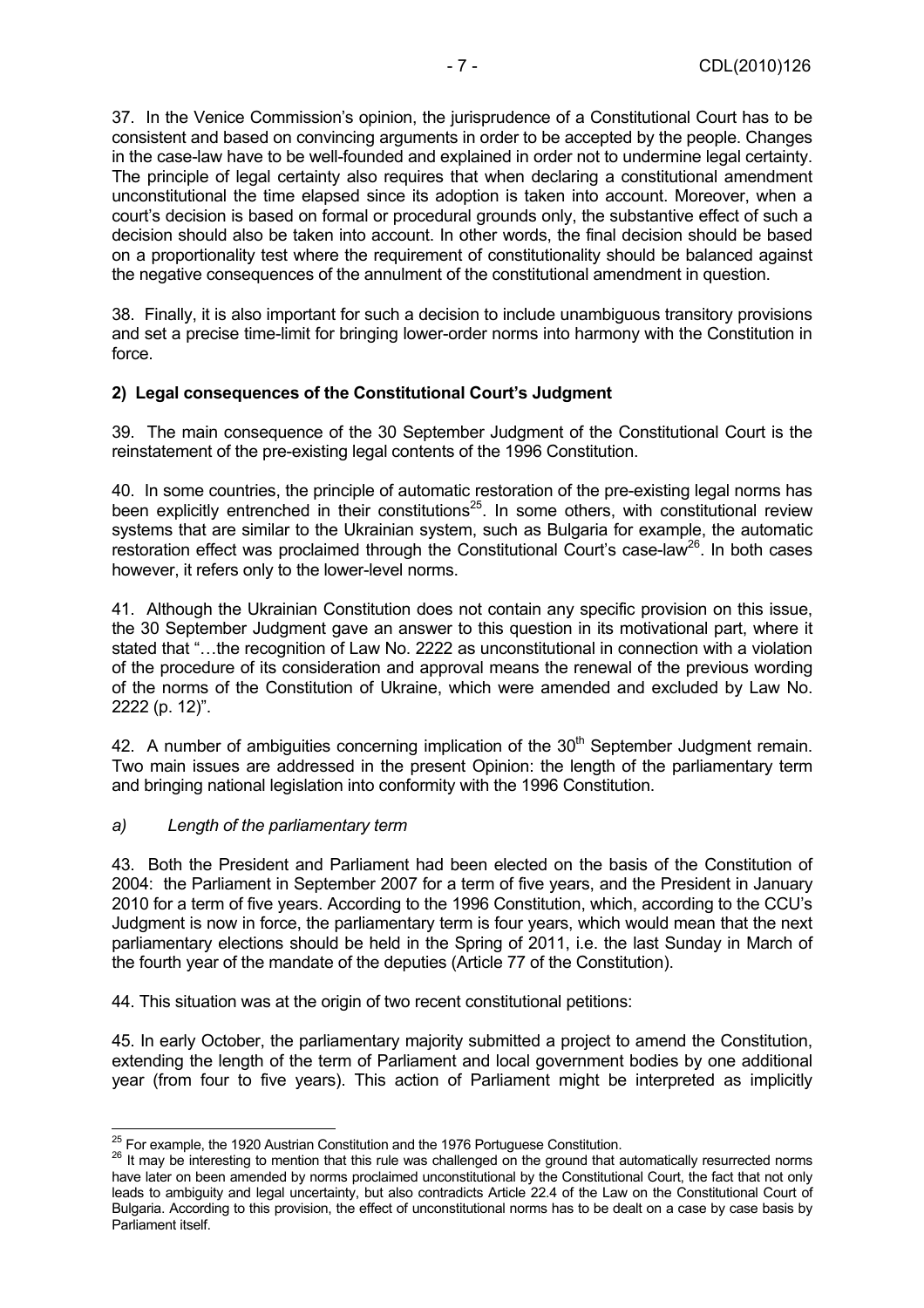acknowledging the fact that, under the present circumstances, the length of the parliamentary term of office is four years.

46. In conformity with the constitutional provisions on amendment, this draft constitutional amendment has been sent to the CCU for review. The Court gave its positive opinion on this draft amendment on 19 November 2010. However, the final approval of this constitutional amendment will not be given until the beginning of February 2011 (when the next session of Parliament will begin).

47. In parallel to this, the Central Election Commission (hereinafter, the "CEC"), which should initiate the formal start of the elections 105 days before the election date (i.e. on 22 November 2010, in case the 1996 Constitution applies) requested the Constitutional Court's interpretation of Article 77 of the Constitution<sup>27</sup>. At the moment of writing this Opinion, the case is still pending before the Constitutional Court, and the CEC has not yet declared the start of the election campaign.

48. It is not the task of the Venice Commission to speculate on the future decision of the Constitutional Court of Ukraine on this matter. It wishes to stress, however, that it is of the utmost importance to re-establish legal certainty, overcome the constitutional crisis and provide for a legitimate basis for the exercise of power in the country.

49. The Constitution itself does not specify who should determine the date of the parliamentary elections. The *Verkhovna Rada* is empowered to set the date for the presidential and for the local elections, but not for its own. The CCU is the only authority competent to give the official interpretation of the state constitution. Last year, the CCU was requested to pronounce itself on the then President Yushchenko's constitutional petition regarding the date of the presidential elections<sup>28</sup>. In its Decision, the CCU stated that in setting the date for elections, it was guided by the norm of the Constitution *current on the day that the judgment was taken*. As Article 17.1 of the Law on Presidential Elections and the *Verkhovna Rada* Resolution on setting regular elections for President of Ukraine reproduced the wording of the 1996 version of the Constitution, the Court declared both acts as contrary to Article 103.5 of the 2004 version of the Constitution in force<sup>29</sup>.

50. The Venice Commission wishes to recall the importance of the role of constitutional courts in putting into practice democracy, the rule of law and the protection of human rights. The state constitutional courts are the institutions which can, by interpreting the wording of the constitution prevent the arbitrariness of the authorities by giving the best possible interpretation of the considered constitutional norm at the given time.

51. The Commission strongly hopes that the CCU, as the only authority competent to give the official interpretation of the state constitution, will take its decision on this matter very soon and preferably before the end of the year, thus contributing to ensuring the stability of the country in a difficult moment of its constitutional history.

 27 Article 77 reads: "Regular elections to the *Verkhovna Rada* of Ukraine shall be held on the last Sunday of March of the fourth year of the term of the *Verkhovna Rada* of Ukraine. Early elections to the *Verkhovna Rada* of Ukraine shall be appointed by the President of Ukraine and shall be held within a 60 day period from the day of publication of the decision on the early termination of the powers of the *Verkhovna Rada* of Ukraine. The procedure for electing the people's deputies of Ukraine shall be established by law".<br><sup>28</sup> Presidential polls in Ukraine have traditionally been held on the last Sunday in October - but Mr Yushchenko took

power in January 2005, three months after mass protests followed the fraudulent election victory of Mr Yanukovich.<br><sup>29</sup> According to the CCU decision: "..from 1 January 2006, this provision of the Constitution (Article 103

new wording, under which the presidential elections in Ukraine are to be held on last Sunday of the fifth year of office of the President. The provisions of the first part of Article 17 of the Law thus violate Article 103.5 of the Constitution of Ukraine" (Cf. CCU Decision No. 10-pn/2009, of 12 May 2009, paragraph 3.3).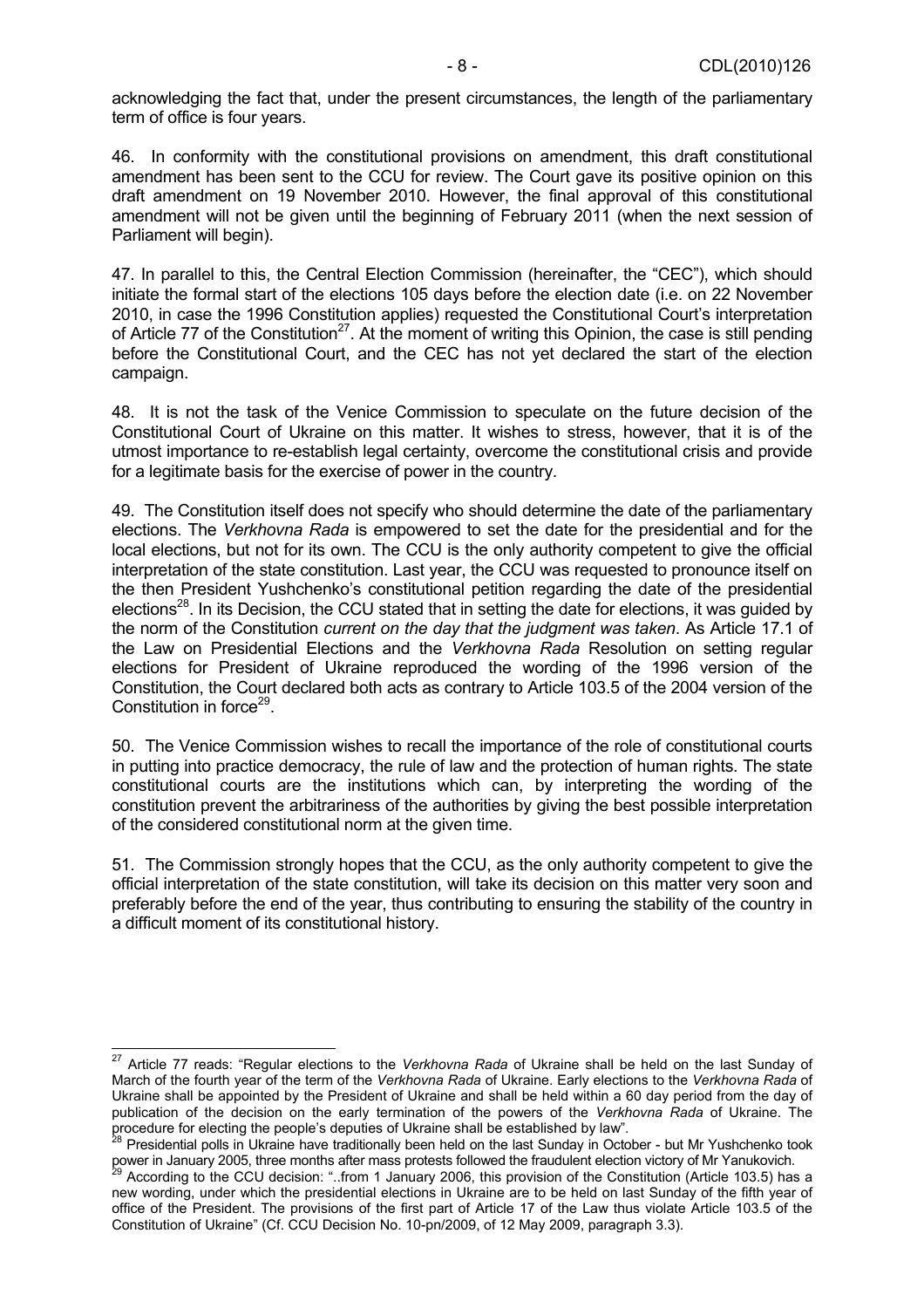#### b) *Bringing the legislation in line with the 1996 version of the Constitution*

52. In conformity with 30 September Judgment, the state authorities are required to "urgently" harmonise normative legal acts with the 1996 Constitution. Again, the lack of transitional provisions or a specific time-limit provoked legal uncertainty and became the subject of controversy between the majority and the opposition.

53. During its visit to Ukraine, the representatives of the Ukrainian authorities informed the Commission that the process of legislative reform is almost finalised with most of the relevant laws being already modified to conform to the 1996 Constitution. The recently adopted Law on the Cabinet of Ministers addresses the main issues in this regard.

54. Among others, the Law on the Cabinet empowers the President to appoint the Prime Minister, with the consent of more than half of the constitutional composition of Parliament (Article 8), and the Cabinet members, upon submission (proposal?) by the Prime Minister (Article 9). The Cabinet is responsible to the President of Ukraine and is under the control and accountable to Parliament (Article 1.3). The Government can be dismissed as a result of the adoption of the no-confidence motion against the Cabinet, the President's decision on the resignation of the Cabinet, the resignation of the Prime Minister or his/her death (Article 12). In addition, the Government must resign after the new President is elected (Article 11). The Cabinet programme is based on the electoral programme of the President, to be submitted for consent to the *Verkhovna Rada* (Article 10.1 and 10.2).

55. The Law on the Cabinet of Ministers of Ukraine is of crucial importance for the functioning of the executive branch in the country. It is therefore particularly important that its provisions reflect a proper co-ordination with the Constitution in force. The Venice Commission did not have the opportunity to assess this new Law in detail. It wishes to note, however, that a number of provisions of the Law appear to give rise to concern. These are threefold:

56. First, according to Article 25.2, the Cabinet of Ministers is obliged, *inter alia*, to ensure the implementation of acts issued by the President as well as of the "tasks assigned" by the President. A number of interlocutors met during the November visit to Kiev informed the Commission that in practice, these kind of "tasks" may be given to both the Cabinet and the individual ministers within the Cabinet. This prerogative however, is not contained in Article 116 of the 1996 Constitution.

57. Second, the presidential acts issued within the limits of the defined powers must be "confirmed" by the premier and the responsible minister "by appending their signatures" to the act within a five-day term (Article 25.3). In this regard, the Commission recalls that the countersignature requirement allows the setting of limits to the discretionary power of the President in certain fields and prevents him or her from pursuing his or her own personal policy. While this provision explicitly refers to the mechanism of countersignature envisaged by the Constitution (Article 106.2), its wording and the very short deadline may undermine its relevance in practice. In addition, the Law on the Cabinet remains silent as to the possible consequences of the Prime Minister/responsible minister refusing to sign an act of the head of state.

58. This last point is particularly relevant, as the Commission was told by some representatives of Ukrainian authorities and the opposition, that in practice, the mechanism of countersignature is very rarely used, if at all. It thus strongly recommends the effective use of this important principle in practice.

59. Third, Article 42.1 gives the President also the right to appoint "deputy ministers", upon the the proposal of the Prime Minister. Again, this novelty seems to transcend the bounds of the Constitution of 1996.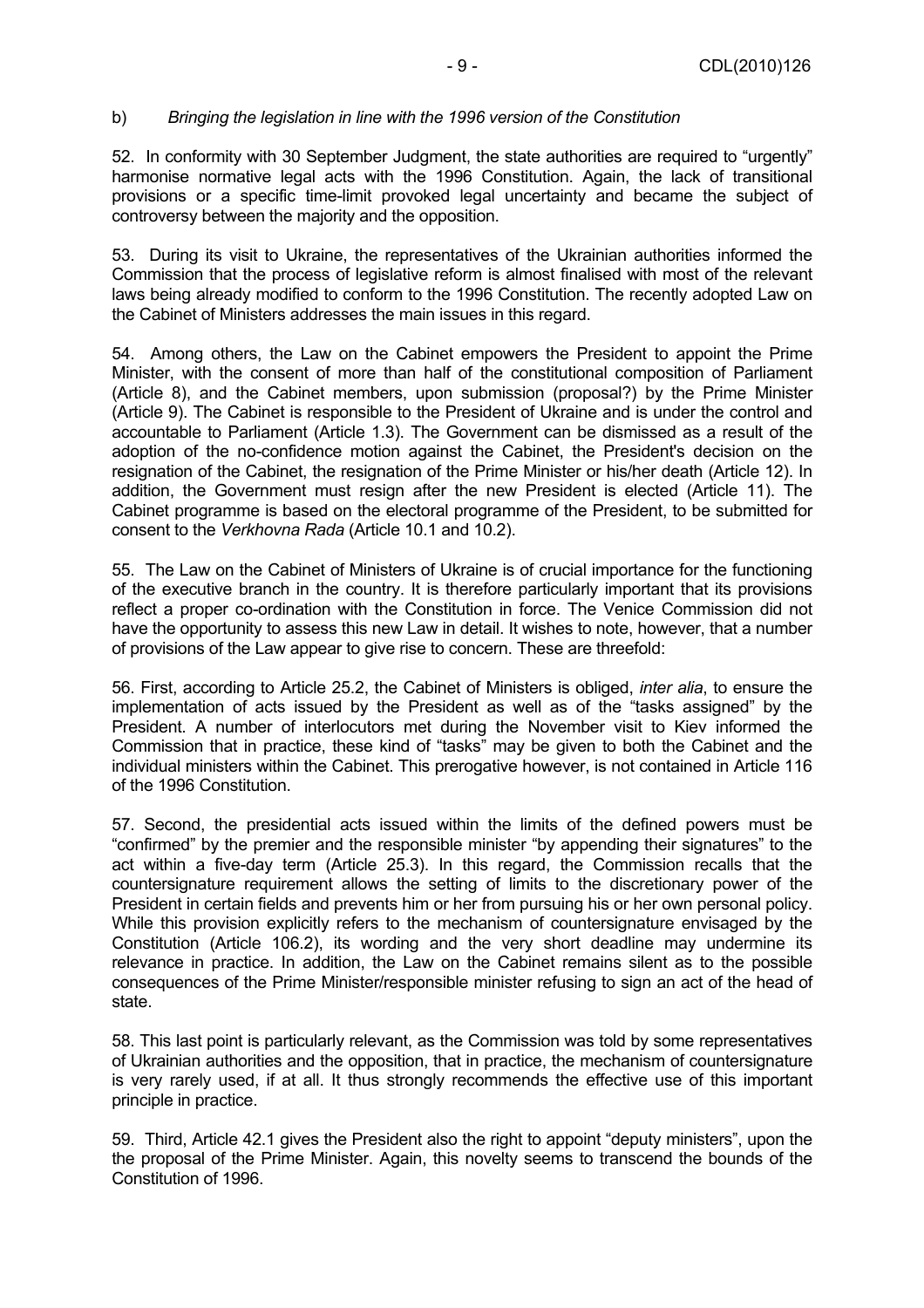60. These changes clearly aim at strengthening the President's control over the activity of the Government and removing the influence of Parliament. In addition, the new Law on the Cabinet of Ministers as well as the whole process of harmonisation of the legislation with the 1996 Constitution encounters a rather strong criticism from the representatives of the opposition parties. During the Commission's visit to Kiev, they denounced the haste in adopting and implementing legislative reforms, which apparently resulted in several violations of regular legal procedures. It was thus pointed out that among others, the above-mentioned new Law on the Cabinet entered into force on 7 October 2010, only six days after the CCU's Decision, apparently without respecting all the procedural stages. This gave grounds to suspicions that the new draft Law was prepared in advance.

61. Without having seen the Rules of Procedure and more detailed information on the various stages in the adoption procedure in Parliament, it is not possible for the Venice Commission to comment on this matter. It must be recalled however, that the 2004 version of the Constitution was annulled because of the non-observance of *procedure in making amendments to it.* The rush in adopting legislative reforms to conform to the Constitution currently in force should not come at the cost of proper democratic procedures and proper consultative process. It has to be kept in mind that all laws passed violating certain rules of procedure can be abrogated at any time by the Constitutional Court. This creates legal uncertainty and is incompatible with European standards.

#### **3. Further steps to be taken to bring the new constitutional framework in line with European standards and norms**

62. The fundamental problem in Ukraine have been dysfunctional institutions, a lack of checks and balances especially with respect to the powers of the President, constant clashes between the State organs and intense disputes over the Constitution. Considering current political realities, the excessive strengthening of the President's powers can become an obstacle for building genuine democratic structures and may eventually lead to an excessively authoritarian system.

62. Therefore, the present constitutional situation and the 30 September Judgment should not be used as a reason to avoid a comprehensive constitutional reform called for by, *inter alia*, the Parliamentary Assembly of the Council of Europe<sup>30</sup> and the European Union<sup>31</sup>. It is clear that a state constitution based on a ruling of the Constitutional Court does not enjoy sufficient legitimacy, which only the regular constitutional procedure for constitutional amendments in the *Verkhovna Rada* can ensure.

63. In the Venice Commission's opinion, a comprehensive constitutional reform in Ukraine should strengthen the stability, independence and effectiveness of state institutions through a clear division of competencies and effective checks and balances. It should also introduce additional mechanisms and procedures of parliamentary control over the actions and intentions of the executive.

64. Moreover, a genuine constitutional reform is crucial to ensure that the legislative reform packages that are currently being developed are fully consistent with European standards and values. This concerns, first of all, the reform of the judiciary. The recent Opinion of the Venice Commission<sup>32</sup> identifies a number of problematic provisions in the Constitution which are an obstacle to a more comprehensive reform. Moreover, constitutional amendments should also facilitate the urgently needed reform of local self-government. Finally, while the return to the

 $\overline{a}$ <sup>30</sup> See PACE, The functioning of democratic institutions in Ukraine, Addendum to the Report, doc. 12357 Addendum, of 4 October 2010.

 $31$  See Resolution of 25 November 2010 on Ukraine (Doc. P7\_TA-PROV(2010)0444) and the Joint statement at the EU-Ukraine summit, held in Brussels on 22 November 2010 (MEMO/10/600).

 $32$  See the Joint Opinion of the Venice Commission and the Directorate General of Human rights and Legal Affairs of the Council of Europe on the Law on the Judicial System and the Status of Judges of Ukraine (CDL-AD (2010)026) and on the Law amending certain Legislative Acts of Ukraine in Relation to the Prevention of Abuse of the Right to Appeal (CDL-AD(2010)029).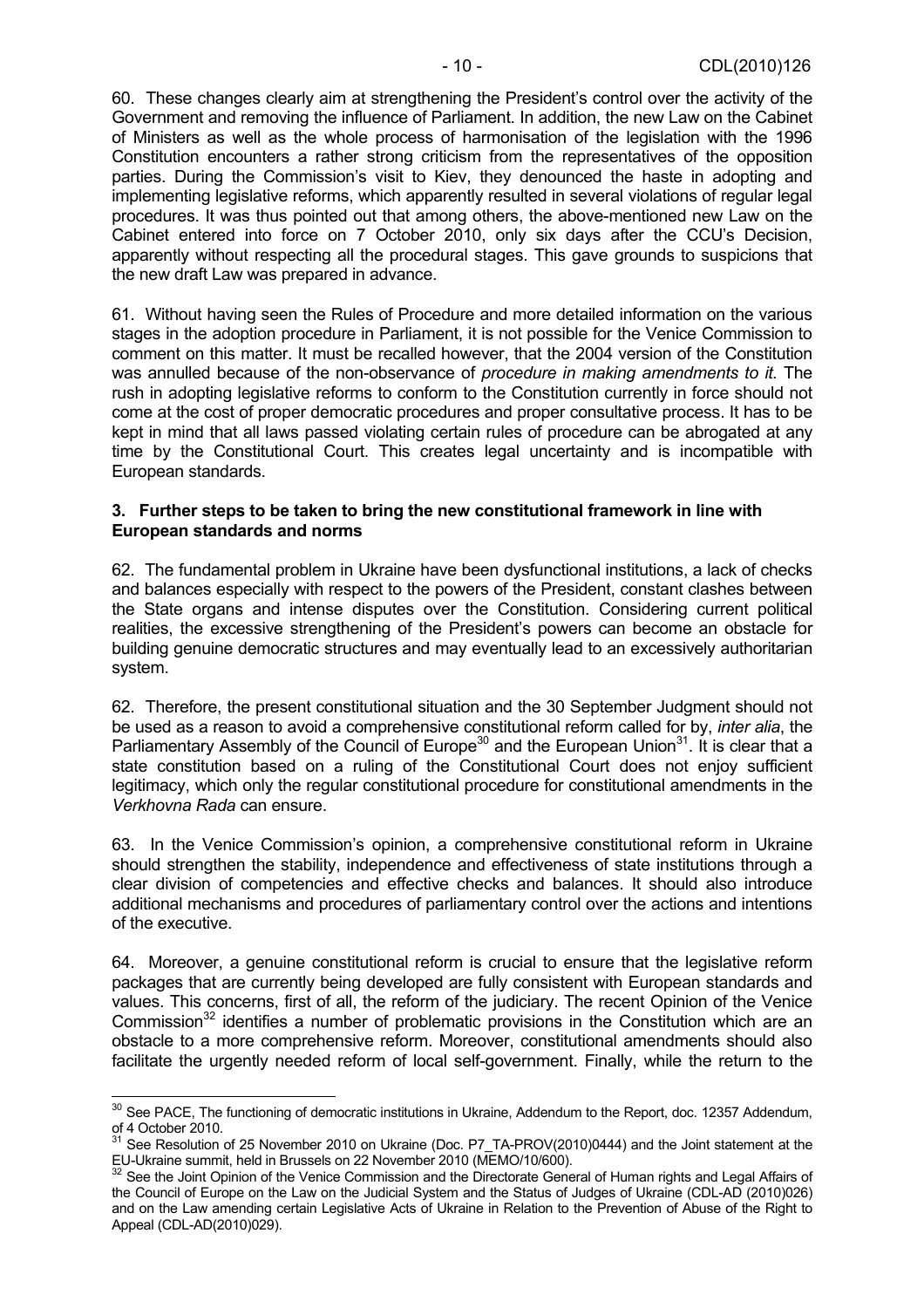2004 version of the Constitution should make reform of the *Prokuratura* - a commitment of Ukraine to the Council of Europe - easier, further amendments might also be advisable in this respect<sup>33</sup>.

#### **CONCLUSION**

 $\overline{a}$ 

63. The recent constitutional history of Ukraine involved constant challenges and attempts to find the right balance of powers between the President, the Cabinet and Parliament. It soon became apparent that the text of the 1996 Constitution did not, taking into account realities in Ukraine, provide for sufficient checks and balances and that there was a risk of authoritarian presidential rule. The Venice Commission therefore supported, already in 2003, the efforts for constitutional reform. These efforts led to the adoption of the 2004 constitutional amendments. The change brought about by these amendments was welcome, in principle, but neither coherent nor well thought through. The amendments therefore led to increased tensions, especially between the President and the Cabinet of Ministers.

64. The reinstatement of the 1996 version of the Constitution by a decision of the Constitutional Court of Ukraine raises questions of legitimacy of past actions, as the institutions of Ukraine worked for several years on the basis of constitutional rules later declared unconstitutional. It also raises questions of legitimacy with respect to the present institutions, since the President and the Parliament were elected under constitutional rules that are no longer recognised as valid. The President of Ukraine, as from this Decision, enjoys far more powers than could be foreseen by the voters when he was elected. The working of the main state organs is now based on rules changed by a court and not on rules changed by a democratically legitimate body.

65. The issues around the terms of office and elections are rather complex and equivocal, and every decision in this respect must be based on clear and convincing arguments in order to be accepted by the people. To the extent that an authoritative interpretation of the provisions of the Constitution with regard to the next date of the parliamentary elections seems to be required, the Venice Commission believes that a decision by the Constitutional Court of Ukraine could provide the answer to this issue.

66. The Commission also considers it to be of the utmost importance for the Ukrainian authorities to observe all rules of procedure when adopting and revising national legislation to implement the Constitution, including by fully involving the opposition parties in this process. Such legislation should in particular not be used to further strengthen the powers of the President beyond what is envisaged by the text of the 1996 version of the Constitution.

67. In the Venice Commission's opinion, the recent political and constitutional crisis in Ukraine once again revealed how urgently a true and comprehensive constitutional reform is needed in that country. The Commission has called for such a reform several times already $34$ , and has underlined the need to secure the legitimacy of any constitutional reform in Ukraine. Such legitimacy can only be achieved if constitutional amendments are made after extensive, open and free public discussions involving the opposition and civil society, and in strict accordance with the constitutional provisions on amendment through decisions of the *Verkhovna Rada* by a qualified majority. A Constitution which is not based on large agreement of all relevant political players in the country cannot lead to political stability, as we have seen over the last years.

68. Finally, as the Commission pointed out in its recent Report on constitutional amendment, "as long as the special requirements for amendment in the constitutions of Europe are respected and followed, then these are and should be a sufficient guarantee against abuse. In

 $33$  See the Opinion of the Venice Commission on the draft Law of Ukraine amending the constitutional provisions on the procuracy (CDL-AD(2006)029).

<sup>34</sup> *Cf*. for example, Venice Commission opinion on the procedure of amending the Constitution of Ukraine (CDL-AD(2004)030); Opinion on the amendments to the Constitution of Ukraine adopted on 8 December 2004, CDL-AD(2005)015.